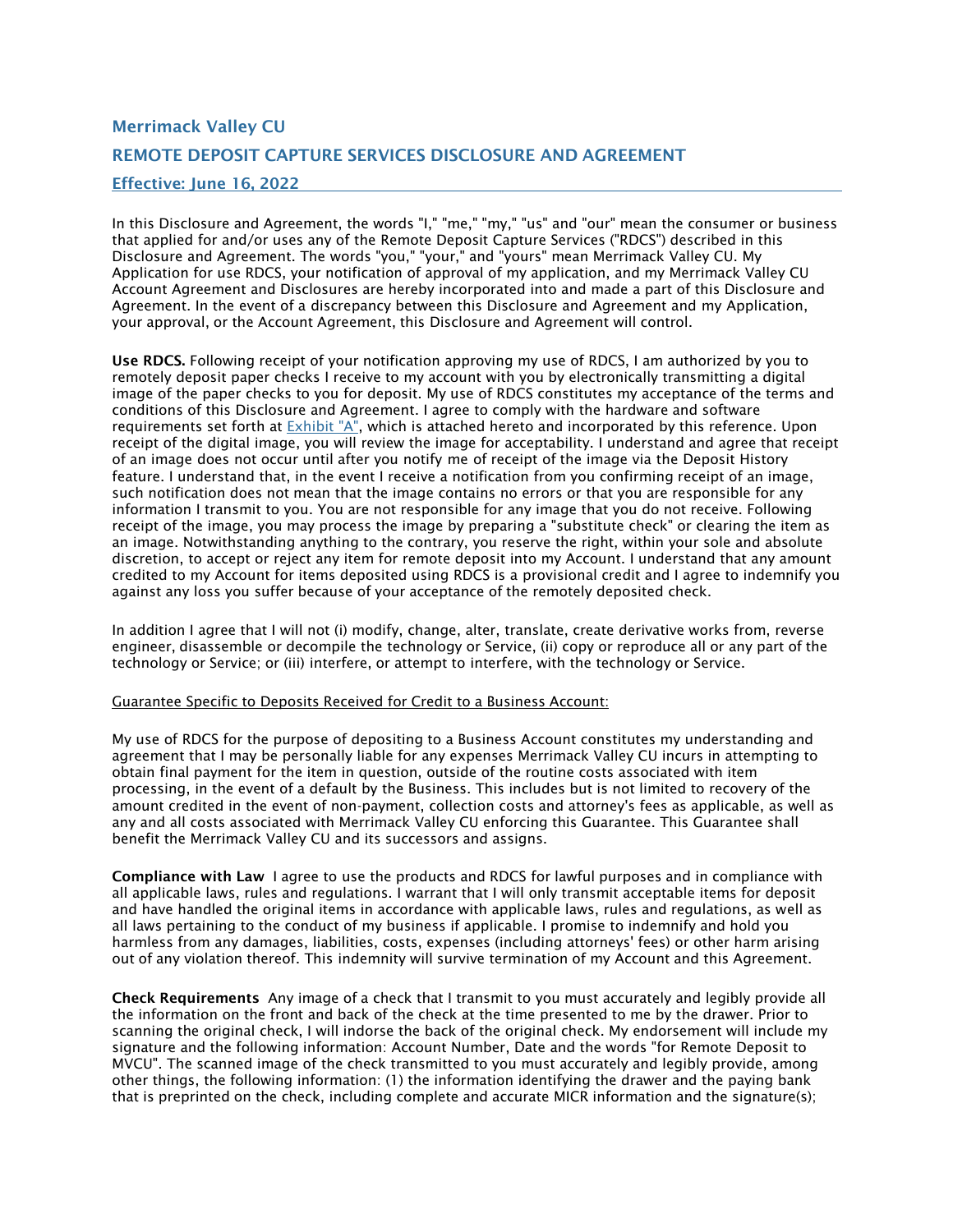and (2) other information placed on the check prior to the time an image of the check is captured, such as any required identification written on the front of the check and any endorsements applied to the back of the check. The image quality for the check will meet the standards for image quality established by the American National Standards Institute ("ANSI"), the Board of Governors of the Federal Reserve, and any other regulatory agency, clearing house or association.

Rejection of Deposit You are not liable for any service or late charges levied against me due to your rejection of any item. In all cases, I am responsible for any loss or overdraft plus any applicable fees to your Account due to an item being returned.

Items Returned Unpaid. A written notice will be sent to me of transactions you are unable to process because of returned items. With respect to any item that I transmit to you for remote deposit that you credit to my Account, in the event such item is dishonored, I authorize you to debit the amount of such item from the Account.

Email Address. I agree to notify you immediately if I change my email address, as this is the email address where you will send me notification of receipt of remote deposit items.

Unavailability of RDCS I understand and agree that RDCS may at times be temporarily unavailable due to Credit Union system maintenance or technical difficulties including those of the Internet service provider and Internet software. In the event that RDCS is unavailable, I acknowledge that I can deposit an original check at your branches or through your ATMs or by mailing the original check to you at PO Box 909 North Andover, MA 01845. It is my sole responsibility to verify that items deposited using RDCS have been received and accepted for deposit by you. However, you will email notification of items that are rejected by the next business day following rejection.

Business Day and Availability Disclosure Your business days are Monday through Friday, except holidays. Your business hours are 8:30 a.m. to 5:00 p.m., Eastern Standard Time, each business day.

Funds Availability I understand and agree that, for purposes of deposits made using RDCS, the place of deposit is Lawrence, Massachusetts. Deposits received after 4:30 PM will be posted the following business day. With regard to the availability of deposits made using the RDCS, mobile deposits are subject to holds as detailed in the funds availability policy, which is specified in the depositor agreement.

Accountholder's Warranties I make the following warranties and representations with respect to each image of an original check I transmit to you utilizing RDCS:

- 1. Each image of a check transmitted to you is a true and accurate rendition of the front and back of the original check, without any alteration, and the drawer of the check has no defense against payment of the check.
- 2. The amount, the payee, signature(s), and endorsement(s) on the original check are legible, genuine, and accurate.
- 3. I will not deposit or otherwise indorse to a third party the original item (the original check) and no person will receive a transfer, presentment, or return of, or otherwise be charged for, the item (either the original item, or a paper or electronic representation of the original item) such that the person will be asked to make payment based on an item it has already paid.
- 4. Other than the digital image of an original check that I remotely deposit through your RDCS, there are no other duplicate images of the original check.
- 5. I have instituted procedures to ensure that each original check was authorized by the drawer in the amount stated on the original check and to the payee stated on the original check.
- 6. I am authorized to enforce each item transmitted or am authorized to obtain payment of each item on behalf of a person entitled to enforce such transmitted item.
- 7. The information I provided in my Application remains true and correct and, in the event any such information changes, I will immediately notify you of the change.
- 8. I have not knowingly failed to communicate any material information to you.
- 9. I have possession of each original check deposited using RDCS and no party will submit the original check for payment.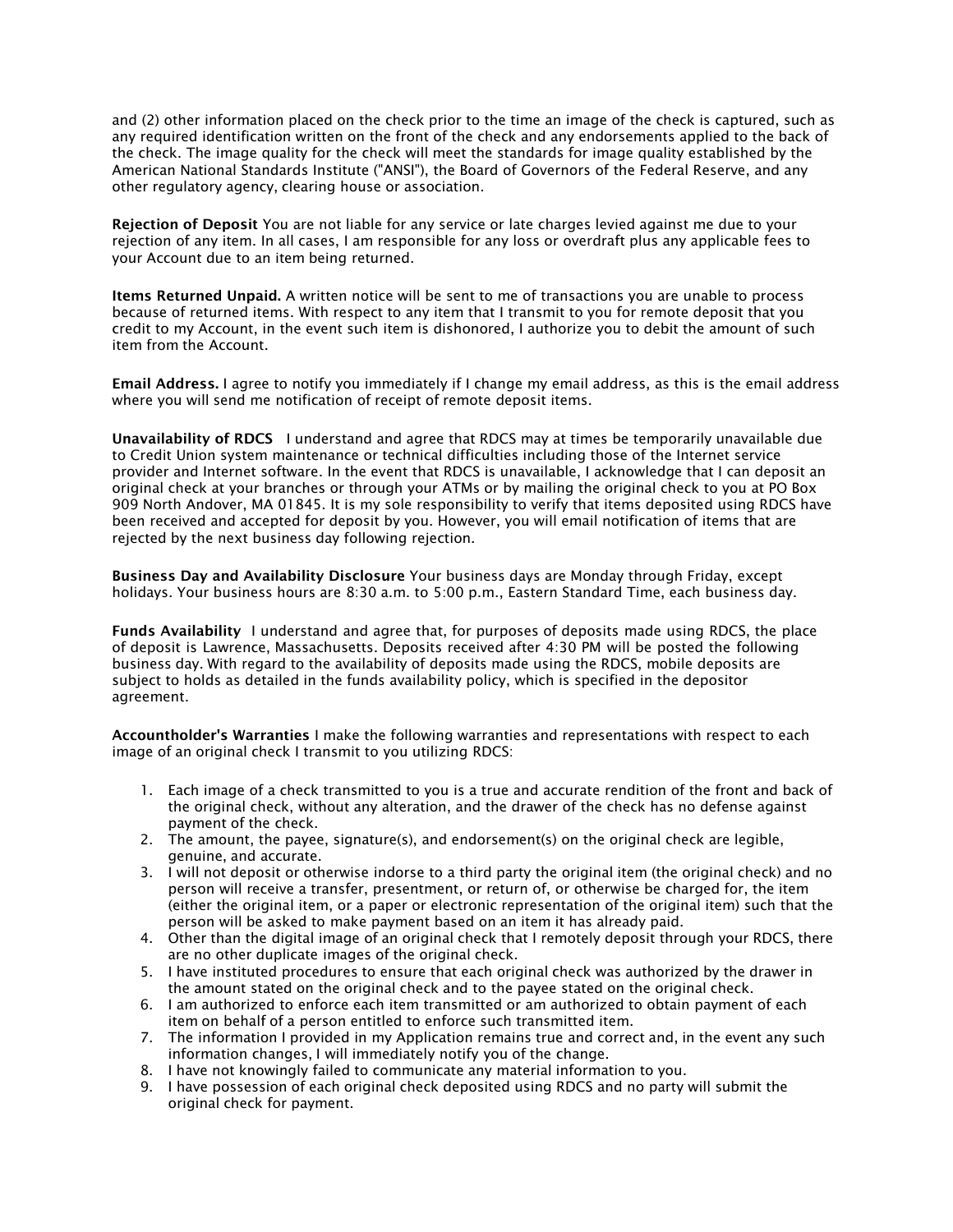10. Files and images transmitted to you will contain no viruses or any other disabling features that may have an adverse impact on your network, data, or related systems.

Storage of Original Checks I must securely store each original check for a period of at least 90 days after transmission to you. If I am using RDCS to deposit items into an account in the name of a Business to which I am a party I understand this means the original check(s) must be accessible only [under dual control] by my authorized personnel, that I deposit using RDCS for a period of at least 90 days after transmission to you. Persons who have access to the stored checks must be fully bondable and have passed a thorough screening. After such period expires, I will destroy the original check. I understand and agree that I am responsible for any loss caused by my failure to secure the original checks.

Securing Images on Mobile Devices When using RDCS, I understand that check images captured using my mobile device are stored on the device only until the associated deposit has been successfully submitted. I agree to promptly complete each deposit. In the event that I am unable to promptly complete my deposit, I agree to ensure that my mobile device remains securely in my possession until the deposit has been completed or to delete the associated images from the application.

Accountholder's Indemnification Obligation I understand and agree that I am required to indemnify you and hold you harmless against any and all claims, actions, damages, liabilities, costs, and expenses, including reasonable attorneys' fees and expenses arising from my use of RDCS and/or breach of this Disclosure and Agreement. I understand and agree that this paragraph shall survive the termination of this Agreement.

In Case of Errors In the event that I believe there has been an error with respect to any original check or image thereof transmitted to you for deposit or a breach of this Agreement, I will immediately contact you regarding such error or breach as set forth below.

Telephone you at: 800-356-0067

Limitation of Liability I understand and agree that you are not responsible for any indirect, consequential, punitive, or special damages or damages attributable to my breach of this Disclosure and Agreement.

Charges for Use of the Services All charges associated with the Services are disclosed in your "Fee Schedule".

Warranties I UNDERSTAND THAT THE CREDIT UNION DOES NOT MAKE ANY WARRANTIES ON EQUIPMENT, HARDWARE, SOFTWARE OR INTERNET PROVIDER SERVICE, OR ANY PART OF THEM, EXPRESSED OR IMPLIED, INCLUDING, WITHOUT LIMITATION, ANY WARRANTIES OF MERCHANTABILITY OR FITNESS FOR A PARTICULAR PURPOSE. THE CREDIT UNION IS NOT RESPONSIBLE FOR ANY LOSS, INJURY OR DAMAGES, WHETHER DIRECT, INDIRECT, SPECIAL OR CONSEQUENTIAL, CAUSED BY THE INTERNET PROVIDER, ANY RELATED SOFTWARE, OR THE CREDIT UNION'S USE OF ANY OF THEM OR ARISING IN ANY WAY FROM THE INSTALLATION, USE, OR MAINTENANCE OF MY PERSONAL COMPUTER HARDWARE, SOFTWARE, OR OTHER EQUIPMENT.

Change in Terms You may change the terms and charges for RDCS indicated in this Disclosure and Agreement by notifying me of such change in writing and may amend, modify, add to, or delete from this Disclosure and Agreement from time to time. My use of RDCS after receipt of notification of any change by you constitutes my acceptance of the change.

Termination of the Services I may, by written request, terminate RDCS provided for in this Disclosure and Agreement. You may terminate my use of RDCS at any time upon written notice. In the event of termination of RDCS, I will remain liable for all transactions performed on my Account.

Relationship to Other Disclosures The information in these Disclosures applies only to RDCS described herein. Provisions in other disclosure documents, as may be revised from time to time, remain effective for all other aspects of the Account.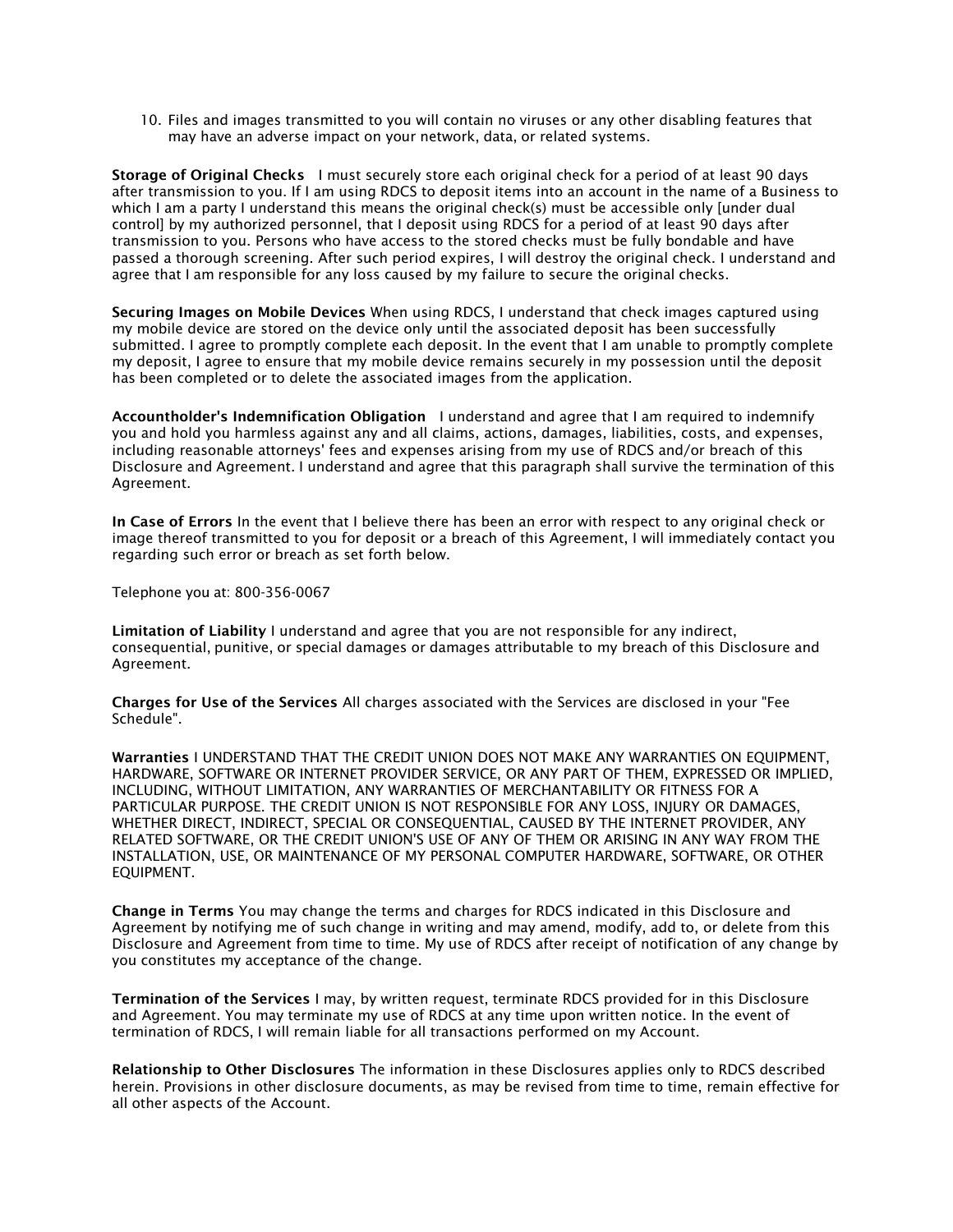Governing Law I understand and agree that this Disclosure and Agreement and all questions relating to its validity, interpretation, performance, and enforcement shall be governed by and construed in accordance with the internal laws of the Commonwealth of Massachusetts, notwithstanding any conflict-oflaws doctrines of such state or other jurisdiction to the contrary. I also agree to submit to the personal jurisdiction of the courts of the Commonwealth of Massachusetts.

Periodic Statement Any remote deposits made through RDCS will be reflected on my monthly account statement. I understand and agree that I am required to notify you of any error relating to images transmitted using RDCS by no later than 30 days after I receive the monthly periodic statement that includes any transaction I allege is erroneous. I am responsible for any errors that I fail to bring to your attention within such time period.

Limitations on Frequency and Dollar Amount for a Consumer Membership I understand and agree that I cannot exceed the limitations on frequency and dollar amounts of remote deposits that are set forth by you. RDCS are limited to \$5,000 per item, \$10,000 per day, with a rolling 30 day limit of \$25,000.

Limitations on Frequency and Dollar Amount for a Business Membership I understand and agree that I cannot exceed the limitations on frequency and dollar amounts of remote deposits that are set forth by you. RDCS are limited to \$10,000 per item, \$25,000 per day, with a rolling 30 day limit of \$50,000.

Unacceptable Deposits I understand and agree that I am not permitted to deposit the following items using RDCS:

- 1. Any item drawn on my MVCU account.
- 2. Any item that is stamped with a "non-negotiable" watermark.
- 3. Any item that contains evidence of alteration to the information on the check.
- 4. Any item issued by a financial institution in a foreign country or not payable in US dollars.
- 5. Any item that is incomplete.
- 6. Any item that is "stale dated" or "post dated."
- 7. Any third party check, i.e., any item that is made payable to another party and then endorsed to me by such party.

Changes in Financial Circumstances I understand and agree that I must inform you immediately in the event a material change in my financial circumstances as or in any of the information provided in my Application including any supporting financial information. If I am using RDCS to deposit items into an account in the name of a Business to which I am a party, this includes, but is not limited to, notification of the following: (a) changes in transaction volumes at my business; (b) any change in a representation or statement made or furnished to you by me or on my behalf in my Application; (c) a material change occurs in my ownership or organizational structure (acknowledging that any change in ownership will be deemed material when ownership is closely held); (d) I liquidate or dissolve, or enter into any consolidation merger, partnership, or joint venture; (e) I sell any assets except in the ordinary course of my business as now conducted, or sell, lease, assign or transfer any substantial part of my business or fixed assets or any property or other assets necessary for the continuance of my business as now conducted including, without limitation, the selling of any property or other assets accompanied by the leasing back of the same; (f) I cease doing business, become insolvent, a receiver is appointed for all or any part of my property, I make an assignment for the benefit of creditors, or any proceeding is commenced either by me or against me under any bankruptcy or insolvency laws or any other law or laws relating to debtors; (g) any guaranty of my indebtedness to you, whether related or unrelated to the Account or RDCS, ceases to be in full force and effect or is declared to be null and void; or the validity or enforceability thereof is contested in a judicial proceeding; or any guarantor denies that it has any further liability under such guaranty; or any guarantor defaults in any provision of any guaranty, or any financial information provided by any guarantor is false or misleading); (h) I or any guarantor dies; if I am a sole proprietorship, the owner dies; if I am a partnership, any general or managing partner dies; if I am a corporation, any principal officer or 10.00% or greater shareholder dies; if I am a limited liability company, any managing member dies; if I am any other form of business entity (any person(s) directly or indirectly controlling ten percent (10.00%) or more of the ownership interests of such entity dies; (i) any creditor tries to take any of my property on or in which you have a lien or security interest, including a garnishment of any of my accounts with you; (j) a judgment or judgments is entered against me or any guarantor(s) in the aggregate amount of \$250 or more that is not satisfied within thirty (30) days or stayed pending appeal; (k) an involuntary lien or liens is attached to any of my assets or property and not satisfied within thirty (30) days or stayed pending appeal; (l) an adverse change occurs in my financial condition or applicable credit histories; and (m) I am in default under any agreement for borrowed money or any other material contract. I agree to provide you